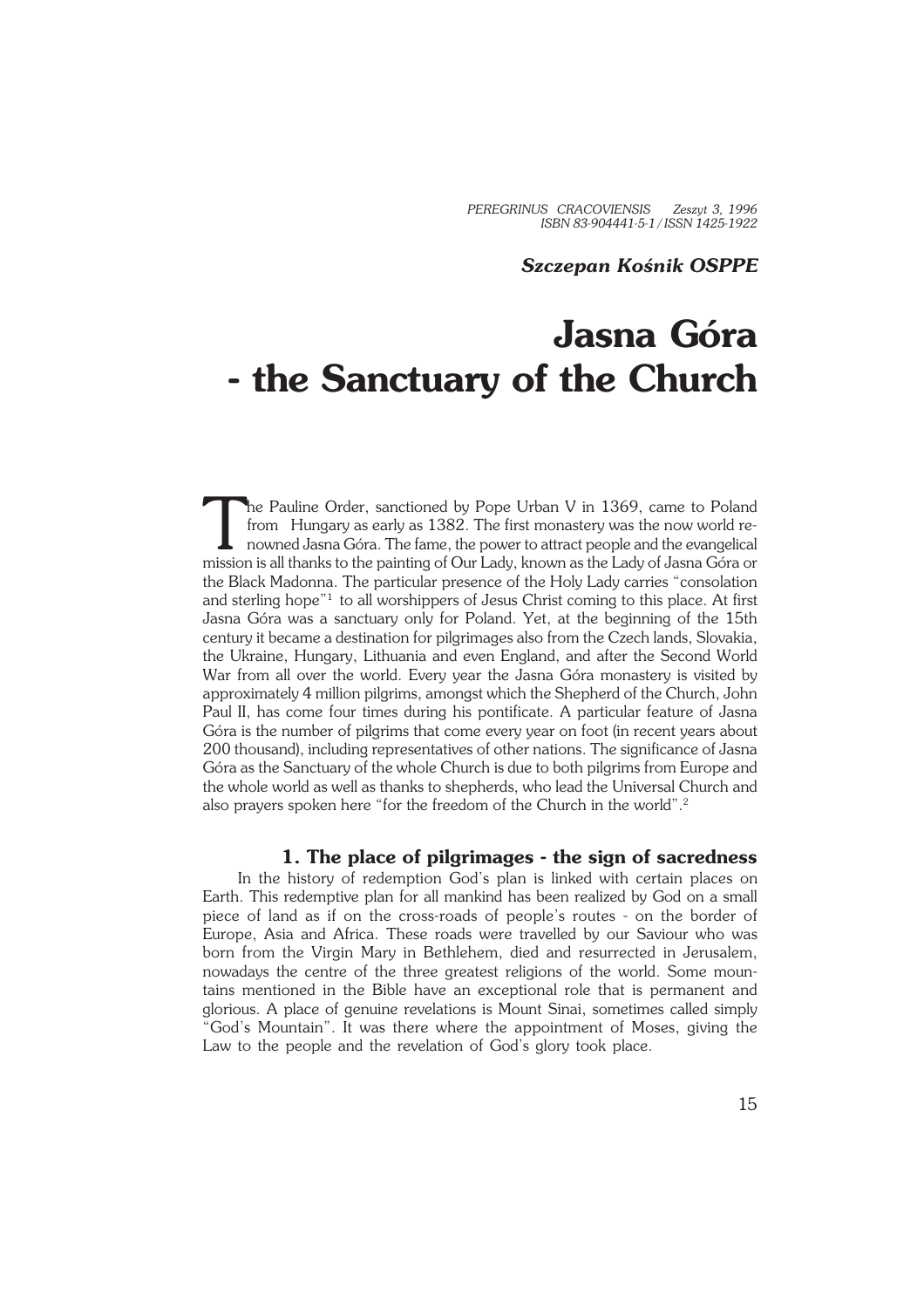$\Gamma$ 

Jerusalem as a place of cult and of people meeting God, and especially Mount Zion, which protects from idolatry, allows contact with God, acceptance of His message and fulfilment of his will. An example of this is Abraham who in this very place (Mount Moriah) gave a sacrifice to God and through his faith opened himself to the "day of Jesus" (see John 8: 56). The eschatological per− spective and full reference to Jasna Góra is linked with Mount Zion: *And it shall come to pass in the latter days, that the Mountain of Jehovah's house shall be established on the top of the mountains, and shall be exalted above the hills;* (Is 2: 2) and all nations shall flow into it (11: 9), Yahweh will be King there (23: 23). He shall prepare a feast on the mountain (25: 6−10).<sup>3</sup>

What is taught about sacred mountains in the Bible, what is also the most important manifestation and mission of Jasna Góra is that they lead to Christ in a way that God really wants to be worshipped in the spirit and mission of Jasna Góra and not on any other mountain (John 4: 20−24). The Apostle says: *God, having in olden times spoken unto the fathers in the prophets by divers portions and divers manners, hath at the end of these days spoken unto us in His Son* (Hbr 1:1−2).

Jasna Góra − a place of pilgrimages and particularly the painting of Our Lady with Child famed for its miracles allows us to *"raise our eyes to the mountains"* (Ps121: 1). It opens up heaven above our very heads, guides our thoughts to a different life, towards what is eternal, the purpose of which is the liberating meeting of man with God.

The tower of Jasna Góra is symbolic in character. It is the sign of the Lord's assistance. The image of its attitude to God always helps the pilgrims to notice the new dimensions of matters and situations. The fact that pilgrimages give the chance of a new view of life reminds one that our whole life is a pilgrimage. And that by living here on earth, we are on the road to our home− land which is in heaven. Jasna Góra, and in it Mary, brings about consolation in suffering and helps us to accept it as a sign of belonging to Christ. It also re− minds us of our death, about the fact that we shall all die, but also that we are not departing into an abyss, but eternal life with Jesus awaits us.

The role of Jasna Góra has the function of discovery, a formative meaning for all pilgrims, no matter where they come from, as it is a reflection of the choices made on earth. These choices and decisions have ultimate consequences, that are eschatological, bringing about final joy or eternal loss. The pilgrims that arrive at the sanctuary expect God and the Holy Virgin to intervene in their personal life and the lives of their relatives, thinking quite frequently about settling temporal matters. Yet, when they stand within the walls of the monastery, praying before the painting of the Mother of God, a new perspective opens wide. It is the only true one from the Christian standpoint, namely: redemption, resurrection, eternal life, the perception of God and His glory. By coming to this sacred place they find the truth about the holiness of God and the holiness of their lives. The want of temporal wealth ceases to be of paramount importance and is replaced by the birth of a need to be close to God and to become like Him. There arises a desire to be holy as God is holy.

┑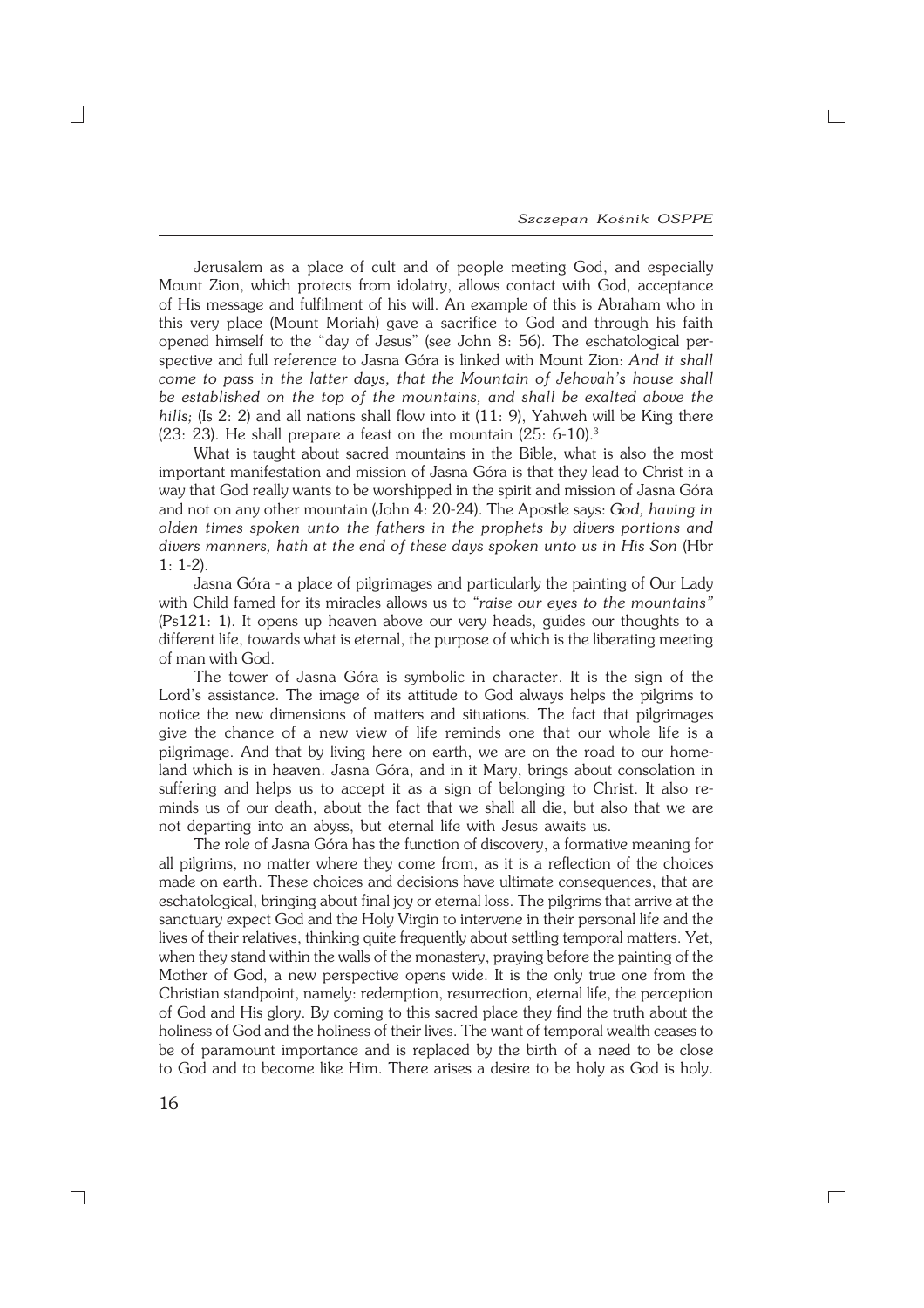Man starts to discover his place as a fragile creature. He gives primacy and right to God − just as the Virgin Mary did.

Therefore, Jasna Góra is first of all a sign of tension between temporal and eschatological expectations and finally leads the pilgrims to the discovery of the laws of God's Realm, to a meeting with God. The collision of human weakness and sinful− ness with God's holiness that is experienced in the sanctuary does not lead to a breakdown and abandoning of the route shown by the Virgin Mary, but awakens trust in God's mercy and urges us to *"rise from even the greatest fall".<sup>4</sup>* It is here that the secret of God's love becomes apparent. Jesus, as the real true temple, is a sign of this love. In it, man receives not only light for his life, but also with it − the gift of redemption.

The Church is a temple, a sign of sanctity, a community of those who believe in Christ. In this way it is also a sign through which man has *"easy access to the Father"* (See Eph 3: 12). Therefore, in the same sense each Christian, accord− ing to the Apostle Paul, is also a temple inhabited by the Holy Ghost. This temple constitutes a visible sign, placed in the middle of the world that shows the permanent heritage of all God's children.

Our Lady of Częstochowa, through her real presence, invites us to be within the world. She causes the continuous formation of a righteous conscience that signals approval when good appears and remorse when evil is done. This is the primary evangelic function of the sanctuary. Jasna Góra is definitely a place, like Guadeloupe in Mexico, Lourdes and Fatima, which fulfils its mission in such a way that serves each individual person and the whole Universal Church.

### **2. Jasna Góra − the Sign of Hope of the Universal Church**

The international dimension of Jasna Góra's influence has been visible since the beginning of the monastery's existence. The pilgrimages from outside Poland in the 15th century are evidence of this. Because of the development of the pilgrim movement connected with Jasna Góra, King Władysław Jagiełło (Ladislaus Jagiello) wrote a letter in 1429 to pope Martin V in order to obtain graces of plenary indulgence. The institution of apostolic confessors developed in those days.<sup>5</sup> The sanctuary enjoyed the interest and approval of the popes. The events of the 17th century, particularly the years 1655 and 1656, i.e. the victorious defence of the monastery from the invading Swedes, played an enli− vening role for the Jasna Góra sanctuary in Poland, also abroad and for the whole Church. The war begun by the Swedes did not only aim at installing Charles Gustav on the Polish throne and the conquering of the Polish King− dom. The military actions were targeted by Protestant Europe against Catholic Poland. A dangerous Protestant evangelization, meaning a liberalization in the theological sciences as well as in the moral life of many countries in Europe developed at that time. It seemed that nothing could stop this modern wave. Yet, the Jasna Góra monastery with the wonderful Image of Our Lady became a bastion of defence of the Catholic faith, of loyalty to the Apostolic Capital and

┐

 $\Box$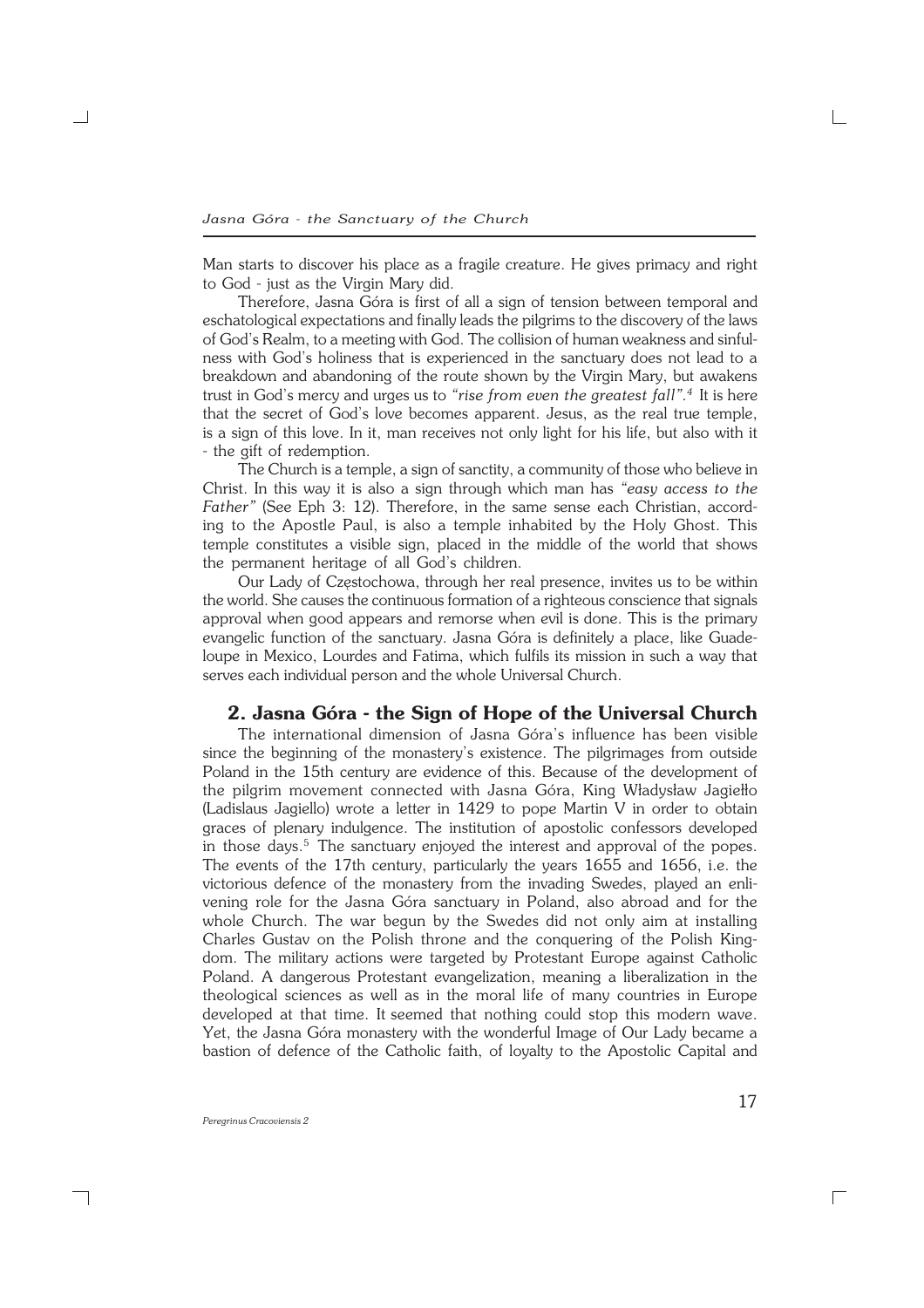$\Box$ 

the worship of the Virgin Mother. Our Lady of Częstochowa proved to be stronger than the modern trends which seemed destined to gain universal acceptance. The defence was organized under the command of Prior Augustyn Kordecki and saved not only the sacred dwelling, but also the throne for the legitimate king, Jan Kazimierz (John Casimir), and the independence of Poland. The de− fence of Jasna Góra in 1655 saved the Catholic faith in Poland and protected the integrity of the faith and connection with Peter's Capital in Rome. This had a beneficent effect on Christianity. The spiritual power of the defenders, and especially the protection by Our Lady, caused an awakening of conscience, revitalization of faith and worship of the Virgin Mary. These events culminated in the act of naming the Lady of Jasna Góra − the Queen of Poland in 1656. Even today, these events cause people to rethink and change their mentality and attitude to life, they form the integrity of the present generation's con− science by a persistent calling for moral awakening and strengthening of faith.<sup>6</sup> Therefore, it is essential to renovate the Jasna Góra bulwarks and the bastion of St. Roch which are not only a remembrance of those heroic days, but have also become a sign of the Catholic Faith's heritage which should be protected by each generation.

The protection of Christian Europe from the Islamic flood of 1683 was linked with Jasna Góra, as Jan III Sobieski, on his way to Vienna, prayed in front of the Image of Our Lady for blessing from God. In order to strengthen his heart and as a guarantee of reliable protection from the Queen of Jasna Góra, he received the sword of the heroic knight Stanisław Żółkiewski from the Pauline provincial. The sword bore the words of prayer and the motto of the commander of battles with the Turks: *ego sum mancipium Mariae* (I am the tool of St. Mary). This Jasna Góra school and *Jasna Góra road* − as later said by John Paul II − is the grace and gift for people and the entire Church.

Jasna Góra has become a symbol of Hope, together with the particular pres− ence of the Virgin Mother for the Church of our century. In evidence of this are the ties of the preceding Popes to Jasna Góra:

St. Pius X:

- − in 1904 he established the Feast of Our Lady of Częstochowa;
- − in 1906 he granted a special indulgence to the rebuilders Jasna Góra Tower and the participants at its blessing;
- − in 1906 the church at Jasna Góra received the rank of a smaller basilica;
- − in 1910 he gave two gold crowns for the temples of Our Lady and the Infant Jesus. Pope Pius XI:
- − as the first papal nuncio in reborn Poland Achille Ratti started his mission with a pilgrimage to Jasna Góra (15th August 1918) and stayed with the Poles through the Bolshevik invasion in 1920 and the so called "miracle on the Vistula". He commemorated the latter event with a special painting in the papal chapel of Castel Gandolfo (next to the painting of the Częstochowa Defence from the Swedes);

┑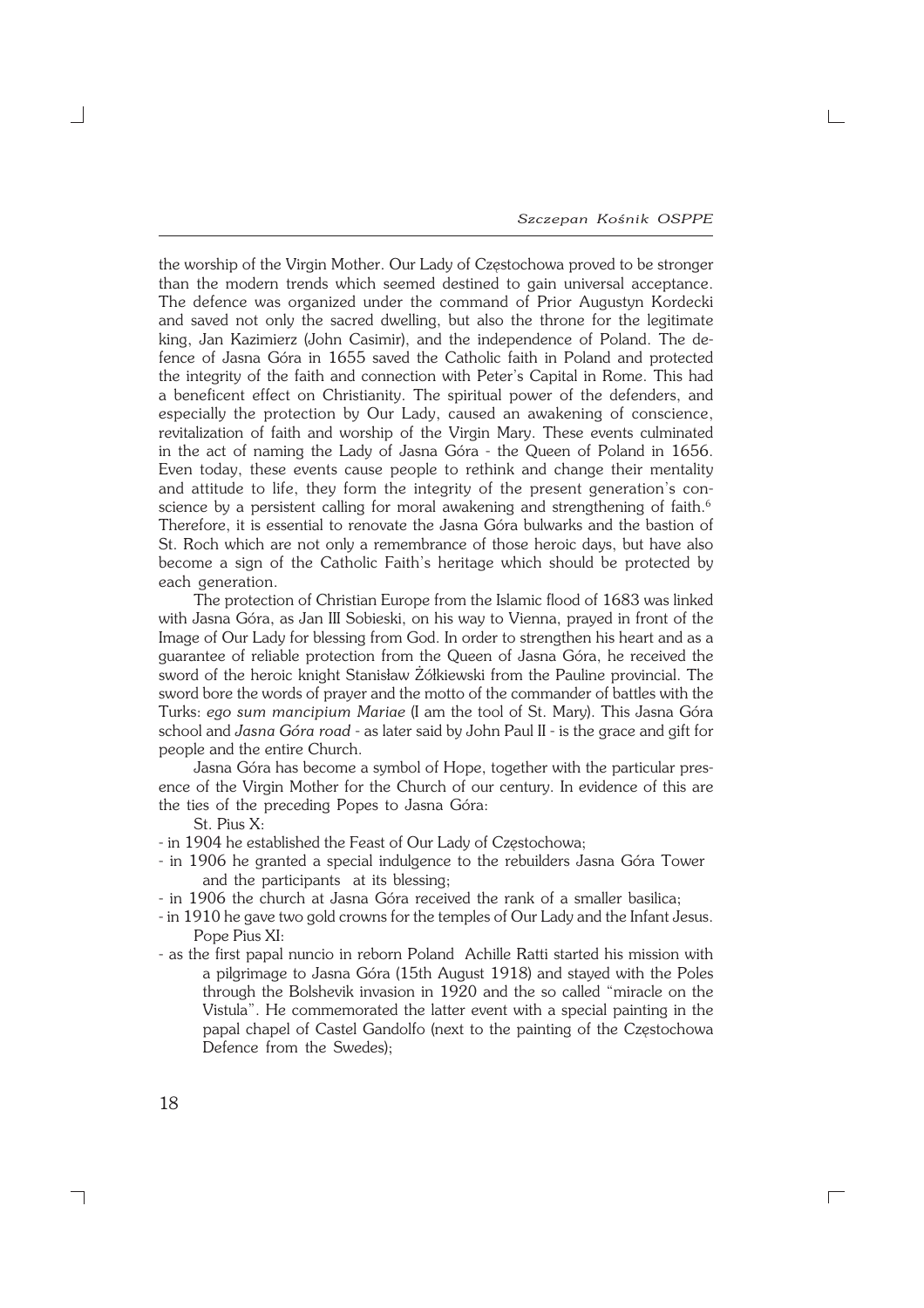- − he placed a copy of Our Lady of Częstochowa, the gift of Polish bishops and Jasna Góra, in the papal chapel in Castel Gandolfo;
- − in 1924 he established the patronal feast for Poland of the Virgin Mary the Queen of Poland.
	- Pope Pius XII:
- − defended Poland attacked by Hitler;
- − frequently comforted the Polish nation, for example in the words: *Look towards the Mountain from which help will arrive on time, the mountain that your first fathers called the Light (Jasna), where the Virgin Mary, your Queen set up her tent, where in a motherly way her Painting smiles at the praying;*
- − granted special rights to Father Cardinal Stefan Wyszyński to manage the Church in Poland.

Pope John XXIII:

- − a strong friend of Poland and Jasna Góra;
- − an exceptional worshipper of the Black Madonna.
- Pope Paul VI:
- − in 1923, still a young priest and working at the nunciature in the Vatican, he went on two pilgrimages to Jasna Góra;
- − asked − on the day of his coronation − for a daily prayer for him in front of the painting of Our Lady of Częstochowa;
- − in 1966 he tried to be present in person during the ceremonies at Jasna Góra that were to commemorate 1000 years of Christianity in Poland. Pope John Paul I:
- − chosen for the Apostolic Capital on 26th August 1978 on the feast of Our Lady of Częstochowa.

Pope John Paul II:

┑

- − his entire youth, vocation, ministry, bishophood, cardinalate and ultimately the mission of Peter have been connected with Jasna Góra. This is best shown by his motto as bishop *"Totus Tuus"*;
- − four times already − during each pilgrimage to his homeland − he has visited Jasna Góra, showing his love to the Lady of Częstochowa. He sees the history of the Church as tied to the Queen of Poland;
- − he places the whole Church in the hands of the Jasna Góra Mother of the Church and gives her the mankind, Europe and all continents;
- − he spreads the cult of the Jasna Góra Lady in Rome and every place on earth where he goes with his apostolic pilgrimage.

The pontificate of John Paul II is under the particular sign of the Virgin Mary of Jasna Góra. Due to the attitude and ministrations of the Pope, the Jasna Góra Lady is becoming the Patron of the Universal Church. Many pil− grims from foreign countries are motivated to come to the Sacred place out of a desire to meet the Madonna of John Paul II. 7

 $\Box$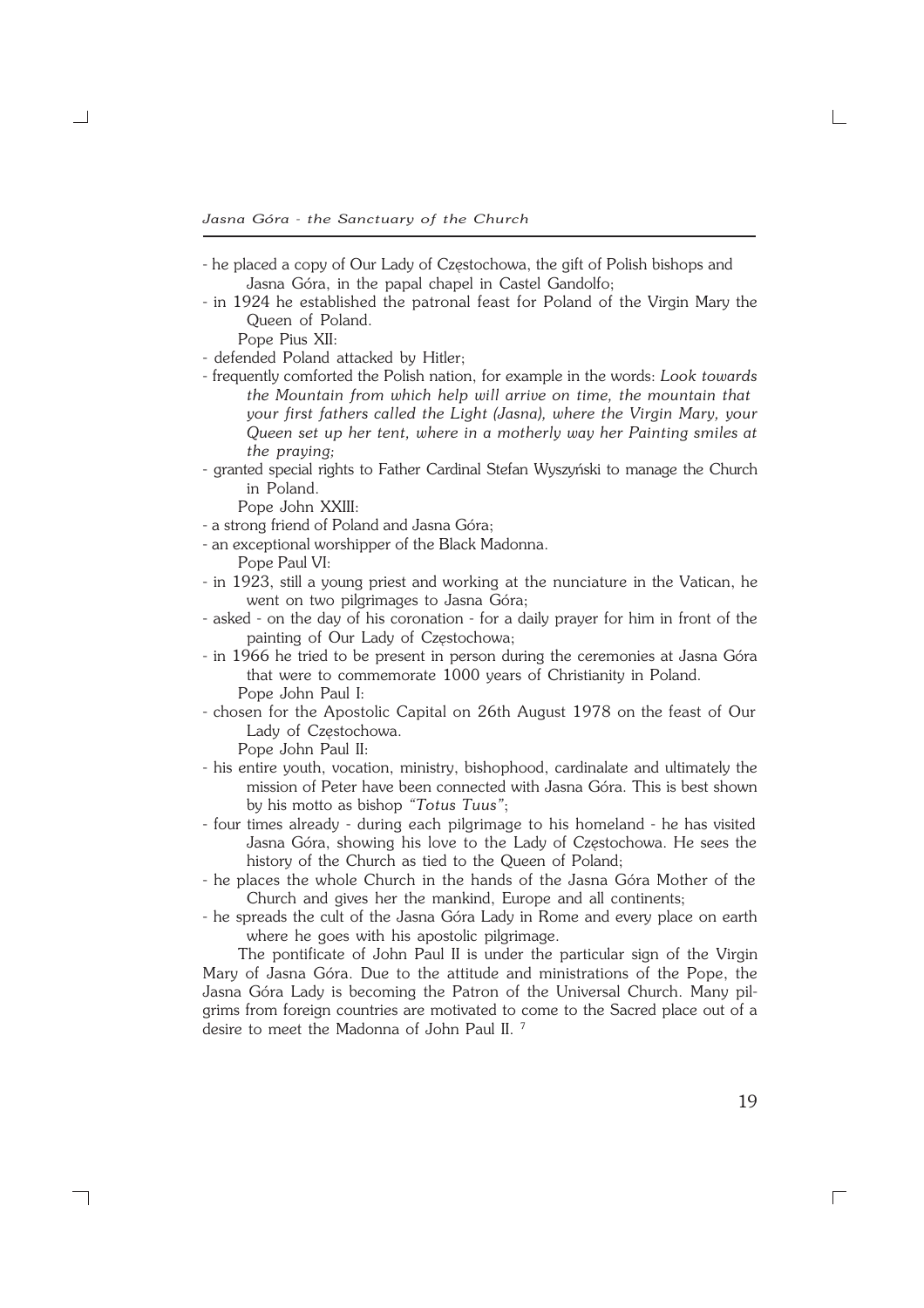$\Gamma$ 

# **3. Jasna Góra − the place of great prayer**

Of the many names given to Jasna Góra by John Paul II, the most impor− tant seems to be: a great place of prayer. He himself learned to come as a pilgrim to Jasna Góra and to pray at the feet of the Lord's Mother, in accordance with the tradition of his own nation. As priest, bishop and cardinal, he showed his friends, groups, diocese and the whole nation the need of prayer to the Lady of Jasna Góra. Of great importance in his life was his work at the Conference of the Episcopate of Poland and direct co−operation with Cardinal Stefan Wyszyński. The whole ministry in Poland after the War was based on Jasna Góra. It has always been a symbol of *consolation and hope,* especially in times of repression and persecution, it was a *place of evangelization and con− version*. John Paul II when announcing the invitation for the 6th World Youth Day wrote the following: *We are going to the sanctuary which is of particular importance to the Polish nation, it is a place of evangelization and conver− sion in moments of greatest difficulty, the Polish nation found the power of faith and hope, its own dignity and heritage of God's Children at the home of the Mother.<sup>8</sup>*

A great prayer once said at Jasna Góra was the act of placing Poland in the hands of the Virgin Mary in 1920 to save the nation from the coming Bolshevik invasion. The offering of the Polish nation − as Pope Pius XII did − to the Immaculate Heart of the Holy Virgin Mary was also a great prayer. The Jasna Góra Vows of 2nd August 1956, which were repeated annually during the preparation for the Millen− nium of Christianity in Poland were a great prayer. A really great prayer, sacred and celebrative was the Millennium Act of Dedicating Poland to the Lord's Mother, into the motherly bondage of love for the freedom of the Church in Poland and the world. Obviously this Act was itself the most complete millennium prayer of the nation, directed at the future, springing from the spirit of the Second Vatican Council which dealt with the presence and mission of the Church in the world. The Millennium Prayer of Poles became a means of introducing the matters of the Universal Church into the Church in Poland. This prayer placed the nation into slavery of the Virgin Mother, wanted to activate secular Catholics, to inter− est them in the needs of the Church as a whole and awaken responsibility for the Church.

The Millennium Act was not an ordinary surrender to the Virgin Mary, it was not protecting the particular interest of people and the whole nation but was a burnt−offering for the good of the Universal Church, the Church in the entire world.<sup>9</sup>

The Millennium Act, connected with Jasna Góra (stated on 3rd May 1966) found the approval of Pope Paul VI, who sent a special document showing his ap− preciation of the Poles' profession of faith and accepting the millennium offering of the whole nation for the good of other nations and the whole world with gratitude. The words of Paul VI were as follows:

*Like Prince Mieszko I who gave his land to St Peter's Capital, now you, who art the most zealous children of the Queen of the Heavens, desire,*

┑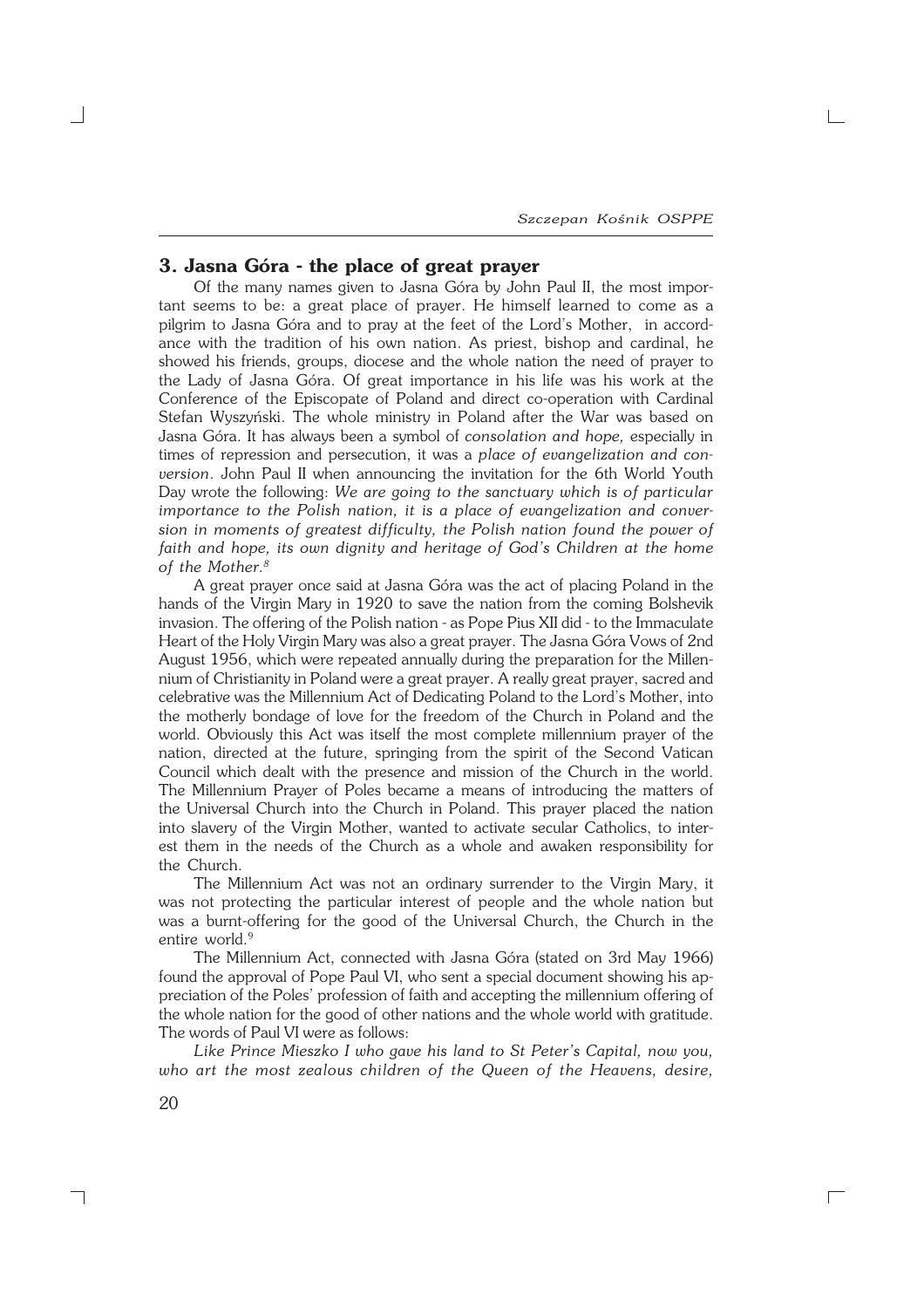*Jasna Góra − the Sanctuary of the Church*

*through repetitive acts, to devote your nation to the Virgin Mary, the Mother of the Church. By this you want to obtain the expansion of Christ's Kingdom among all nations as well as real freedom and prosperity in our times from the Most Holy and Highest God. You ardently want this jubilee Millennium Celebration to become a new christening which will allow for a more pro− found, more effective and powerful influence of the Councils decisions on the life of all nations (...). On the 3rd day of May of the Millennium year thou shall sing the anthem Te Deum Laudamus in front of the Painting of Our Most Holy Lady of Częstochowa and publicly sacrifice yourself to the Sweet− est Mother and Queen of the Holy Church.<sup>10</sup>*

Pope Paul VI understood the intentions of the Shepherds of the Church in Poland well, he saw the maturity of the Polish nation. He placed the Millennium Act very high when comparing it to the event of baptising Mieszko I. He noticed that no other nation had ever placed itself in the hands of St. Mary to protect its goodness. The Millennium Act was devotion for other nations, for the Church which is the Body of Christ.

The place of Jasna Góra and its mission for the Universal Church is shown by the statement of Pope John Paul II, who during his first pilgrimage to his Homeland, at Jasna Góra once again commented on the Millennium Act of Placing Poland in the Hands of the Virgin Mary. Let his words close these thoughts about the relation of Jasna Góra to the mission of the Universal Church. The words of the Polish Pope have a specific and at the same time universal meaning:

*Starting with 1956 the Great Novena began before the One Thousand Year Anniversary of Poland's Christening. And in the year of the Polish Millennium, i.e. on 3rd May 1966, here, in this place through the lips of Poland's Primate, the Act of Poland's Submission to the Lord's Mother for the freedom of the Church in Poland and in the contemporary world was said. The words of this Act, spoken in the language of Polish historical expe− rience, of Polish suffering, but also of Polish victory, had prophetic implica− tion in that particular moment of the history of the Church and the world. It was after the Second Vatican Council on 3rd May 1966 when the Episcopate of Poland added to this fundamental work of the Council its Jasna Góra Act... It is an original reading of the truth concerning the presence of the Virgin Mother in the secret of Christ and the Church, as stated by the 8th chapter of the Lumen Gentium Constitution. The reading is of great impor− tance according to the tradition of the holy.<sup>11</sup>*

#### **Notes:**

- <sup>2</sup> The Millennium Act of Putting the Nation into the Hands of the Virgin Mary on 3rd May 1966.
- <sup>3</sup> See *Słownik teologii biblijnej* (Dictionary of Biblical Theology), ed. X.Leon−Dufour.
- <sup>4</sup> John Paul II, The First Pilgrim to the Homeland, speech to the Paulines on 6th June 1979.
- <sup>5</sup> See *Częstochowska Matka Boża* (The Lord's Mother of Częstochowa), in: *Encyklopedia Katolicka* (The Catholic Encyclopaedia), vol. 3, 1979, pp. 866−871.

 $\Box$ 

<sup>1</sup> Konstytucja dogmatyczna o Kościele (The Dogmatic Constitution of the Church), *Lumen Gentium.*